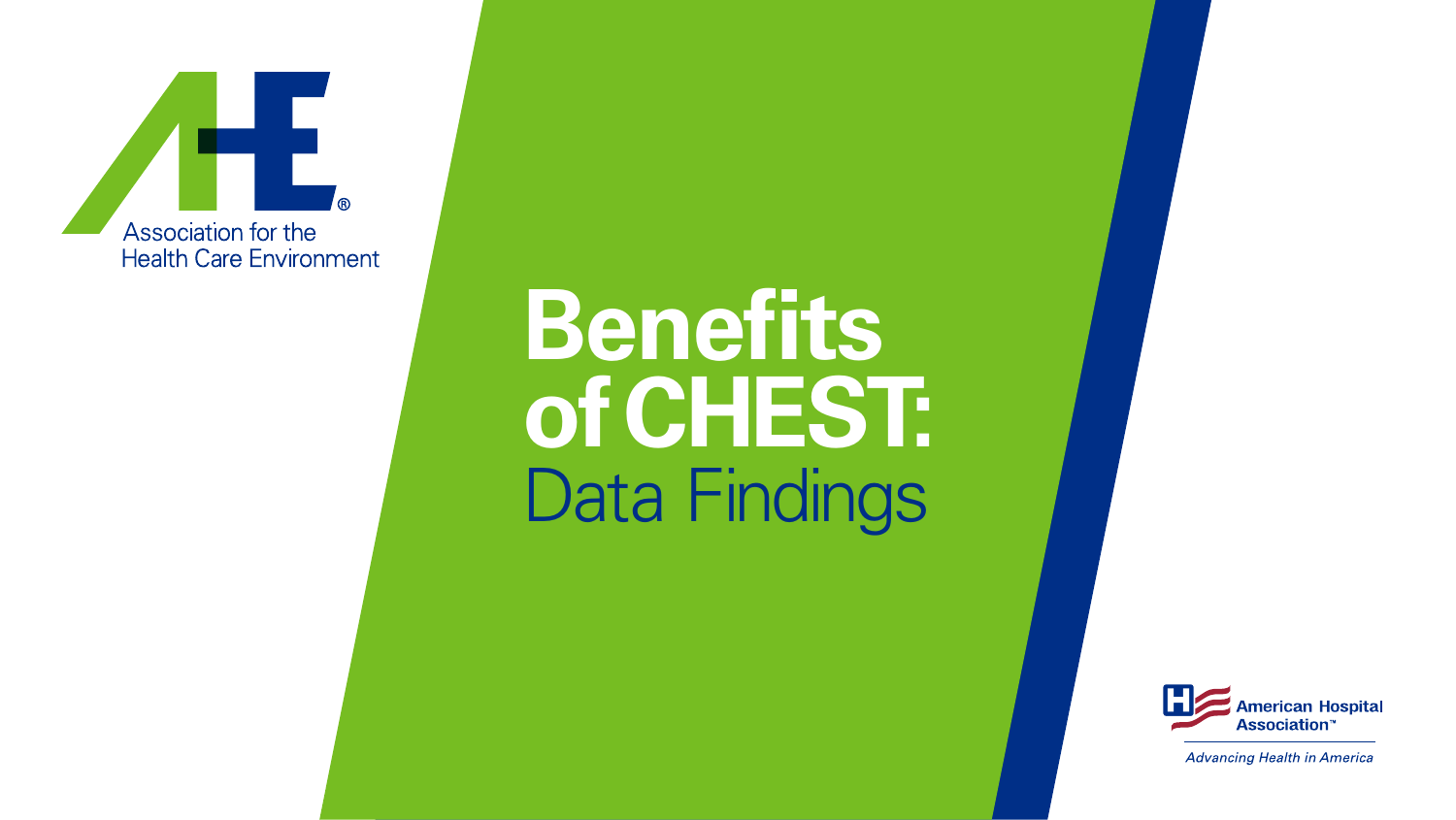



**80%**



### **IMPROVED** patient **10%** experience and **HCAHPS** Scores,

### **REDUCED** infection

rates across the board, including cutting C. Diff. infection rates in **HALF C. DIFF**



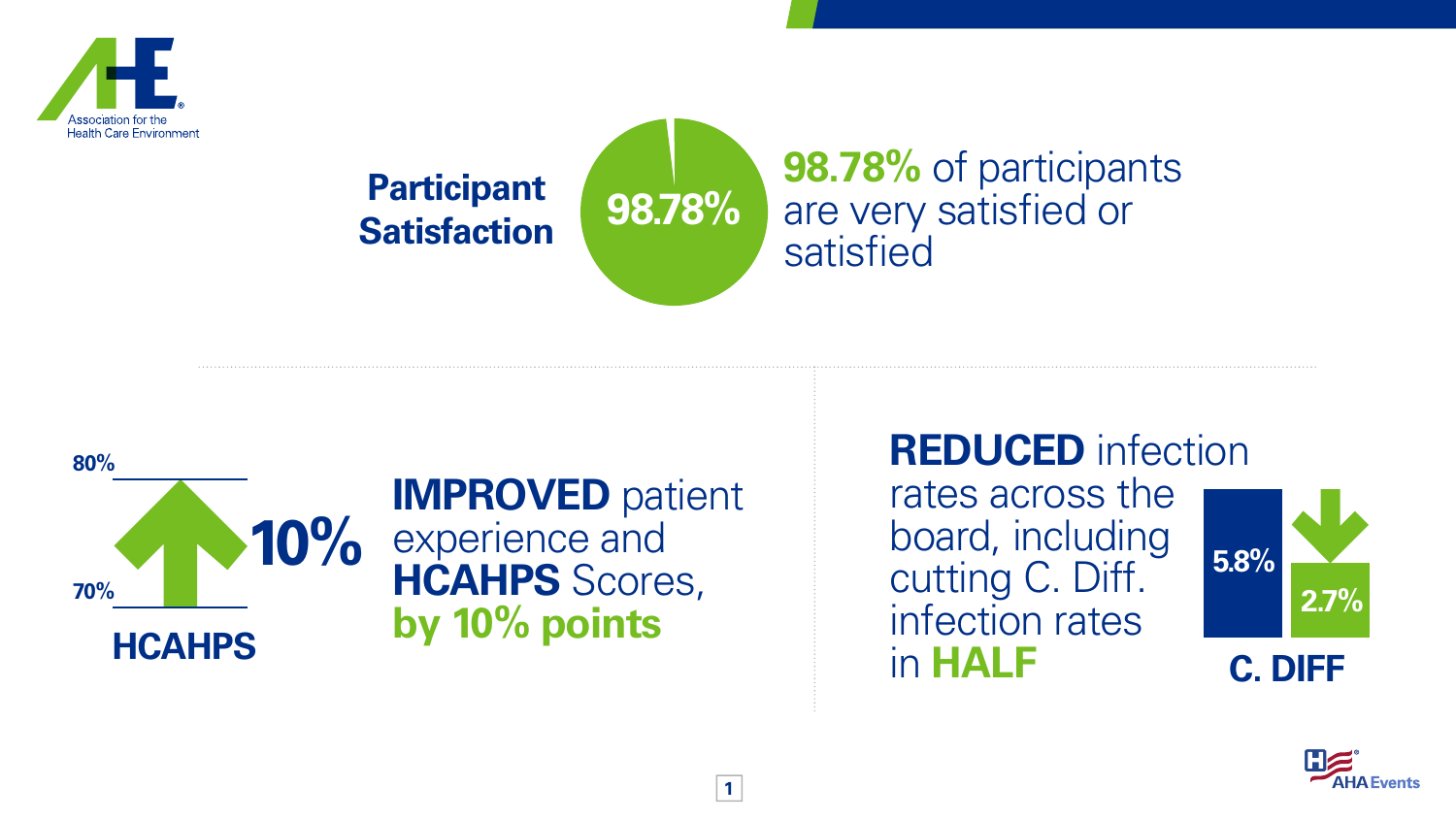



**Frontline Staff**



**INCREASED** frequency of interaction between **EVS staff** and **clinical staff**

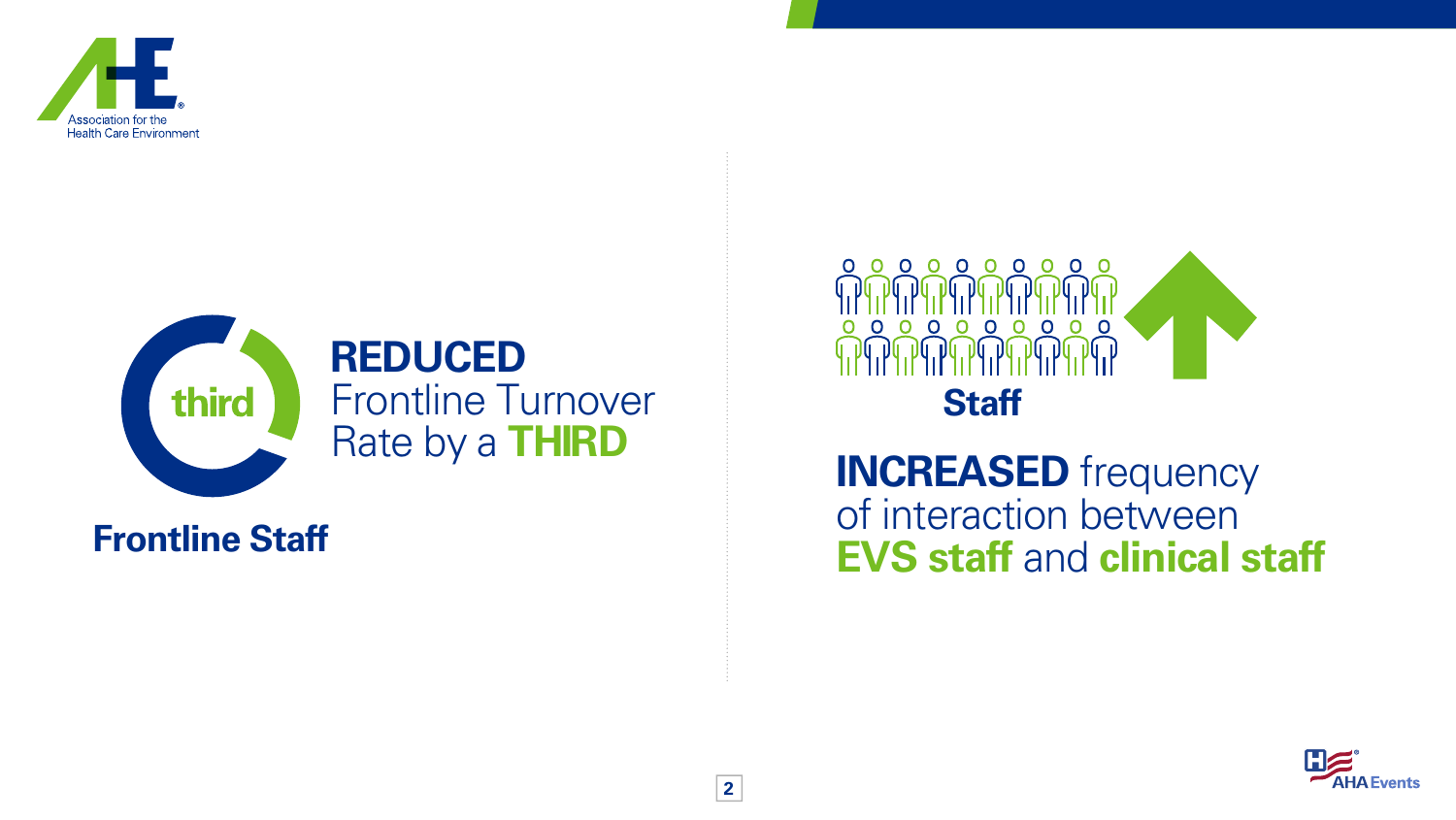

### **Participant Satisfaction**



## **98.78%** of attendees are Very Satisfied with training.

| <b>Very Satisfied/Satisfied</b> | 98.78%   | 243 |
|---------------------------------|----------|-----|
| <b>Neutral</b>                  | $1.22\%$ | R   |
| <b>Dissatisfied</b>             | $0.00\%$ |     |

**"**The class presented a lot of great, useful information and it really lives up to being recognized as **THE** training. I can't wait to start training staff members!**"**



**"**Best class I have ever attended.**"**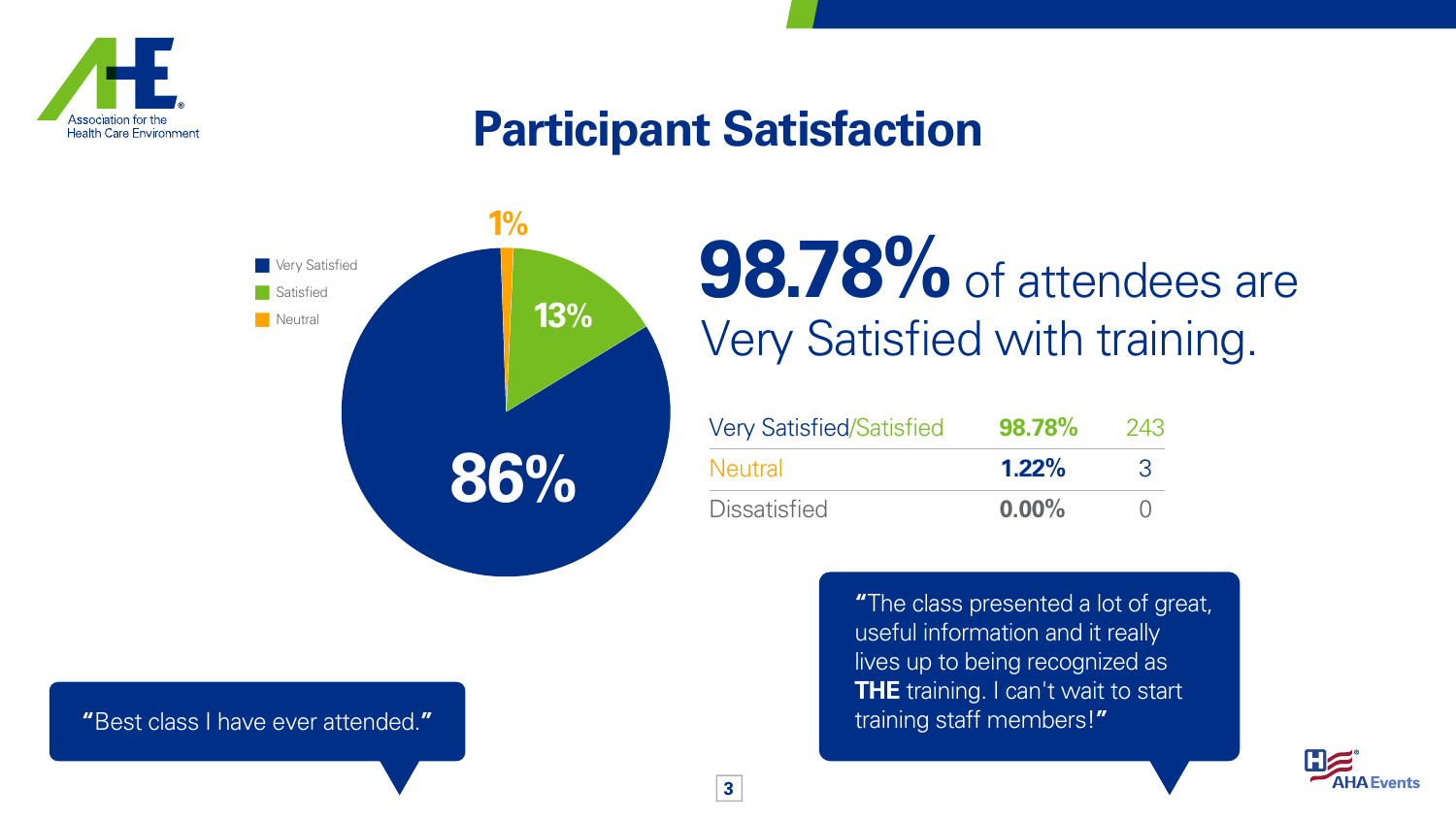

### **CHEST Training**

What aspects of the workshop worked best?



#### Primary factors in Overall Course Satisfaction



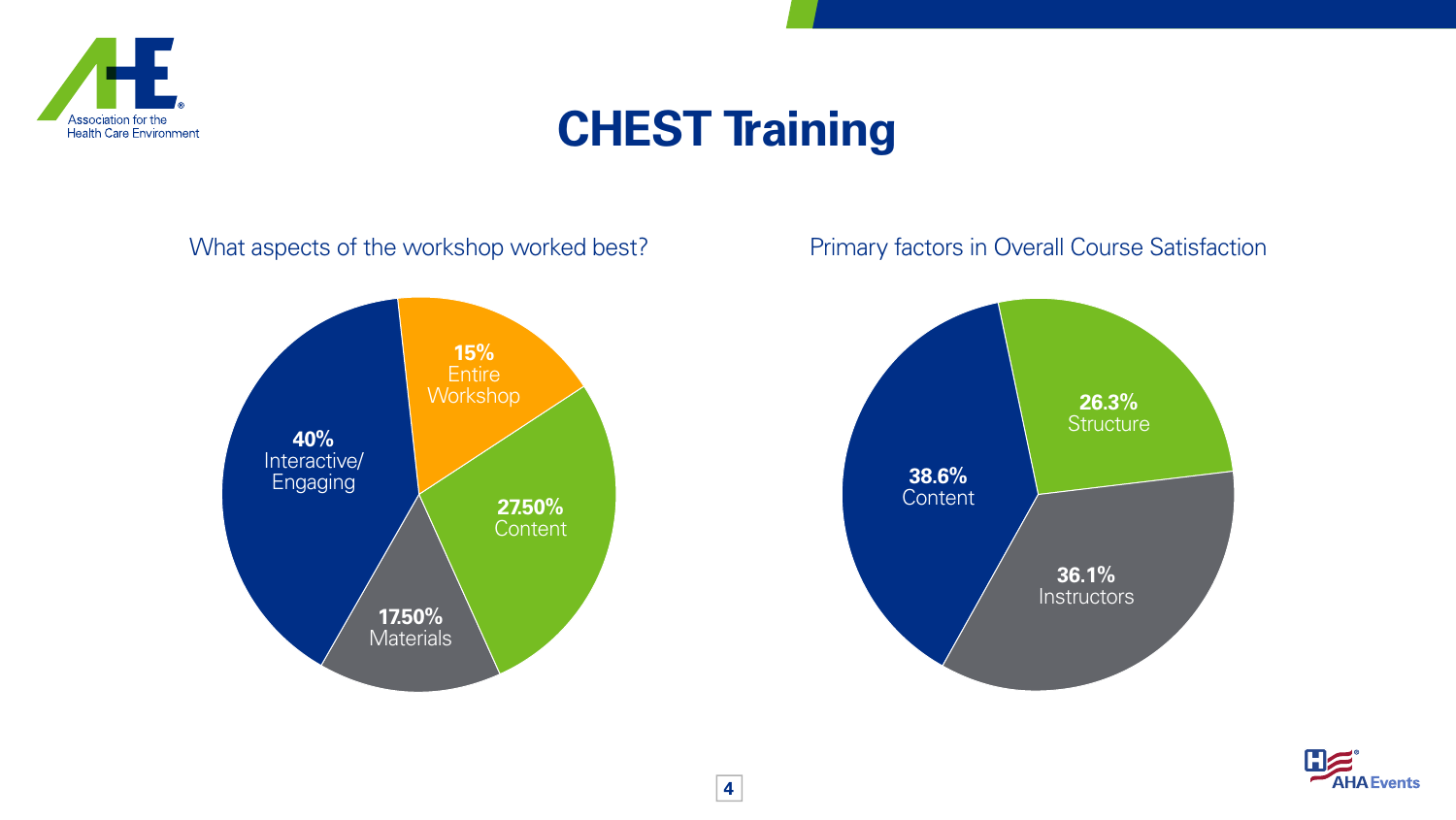

### **HCAHPS Scores**

Patients reported that...



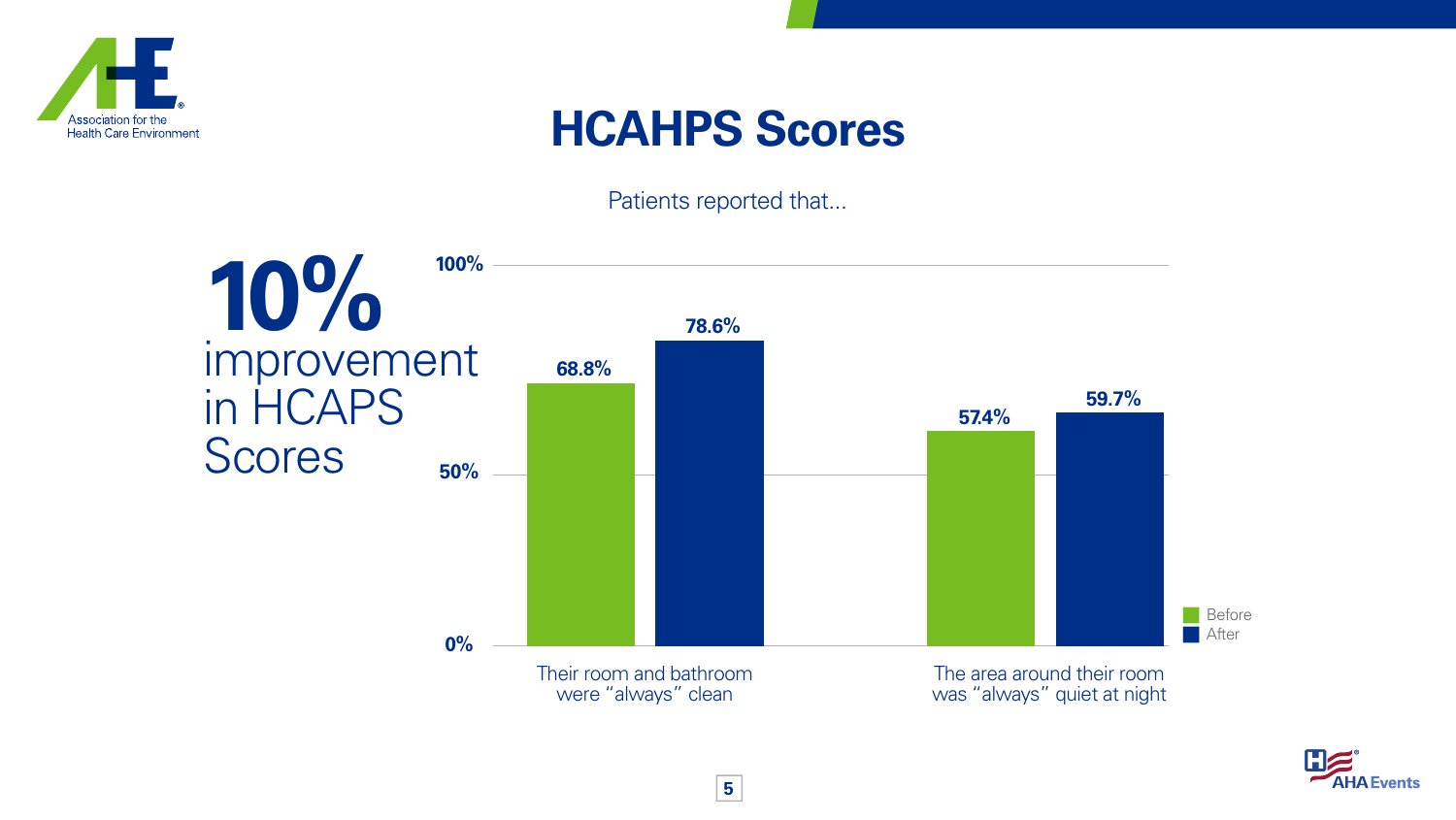

### **Infection Rates**



## **50%** by C-Diff decreased

| <b>Infection</b>         | <b>Before</b> | <b>After</b> | <b>Change</b> |
|--------------------------|---------------|--------------|---------------|
| C. Diff                  | 5.78%         | 2.66%        | $-3.12%$      |
| <b>MRSA</b>              | 1.69%         | 0.52%        | $-1.17%$      |
| <b>VRE</b>               | 1.24%         | 0.51%        | $-0.73%$      |
| <b>CLABSI</b>            | 2.59%         | 0.56%        | $-2.03%$      |
| ТB                       | 0.13%         | 0.46%        | $+0.33%$      |
| <b>CAUTI</b>             | 3.35%         | 1.46%        | $-1.89%$      |
| <b>SSI: Colon</b>        | 3.06%         | 2.43%        | $-0.63%$      |
| <b>SSI: Hysterectomy</b> | 1.39%         | 0.79%        | $-0.60%$      |
| <b>Other</b>             | 6.42%         | 1.55%        | $-4.87%$      |

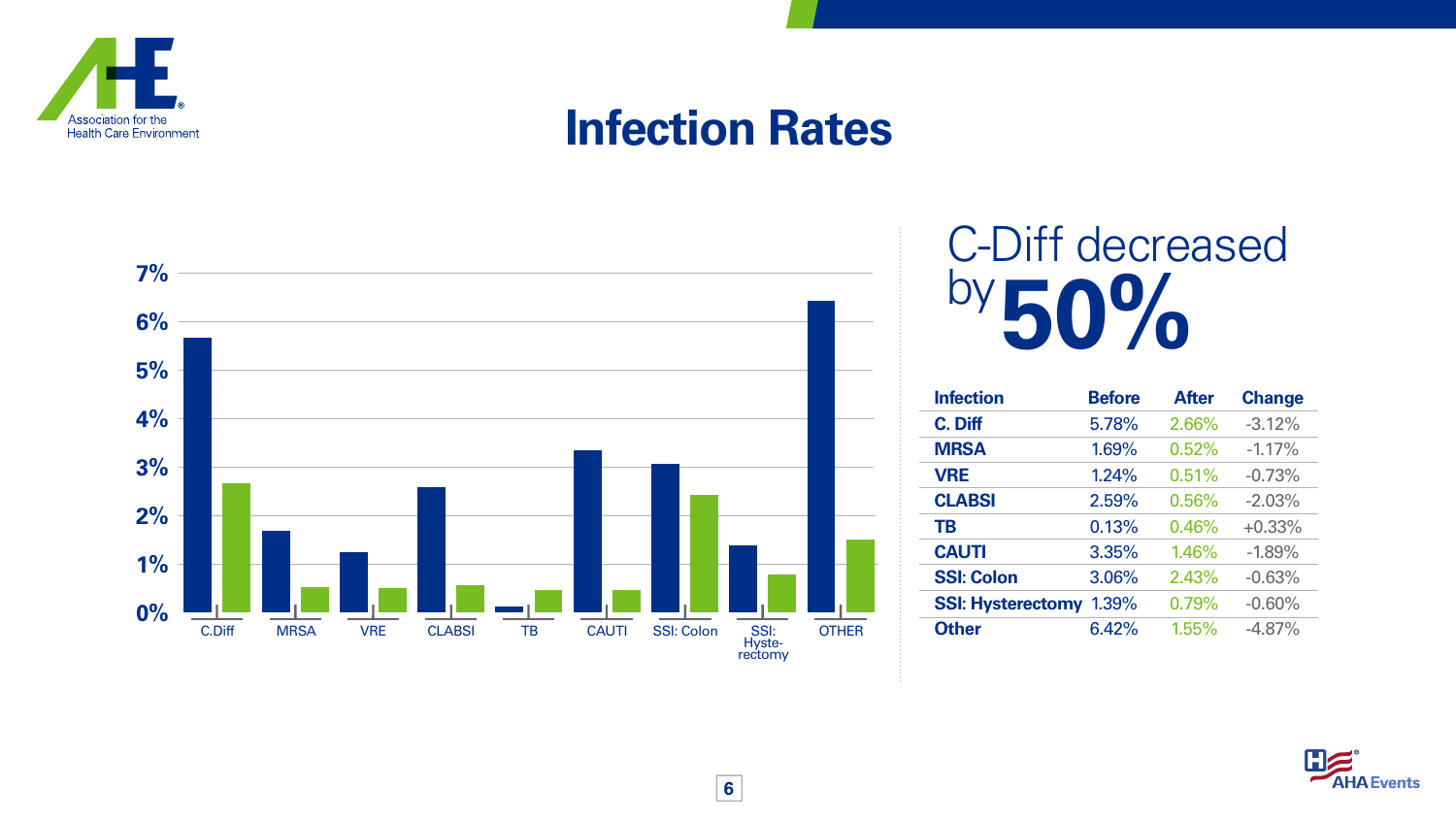

### **EVS Frontline Turnover**